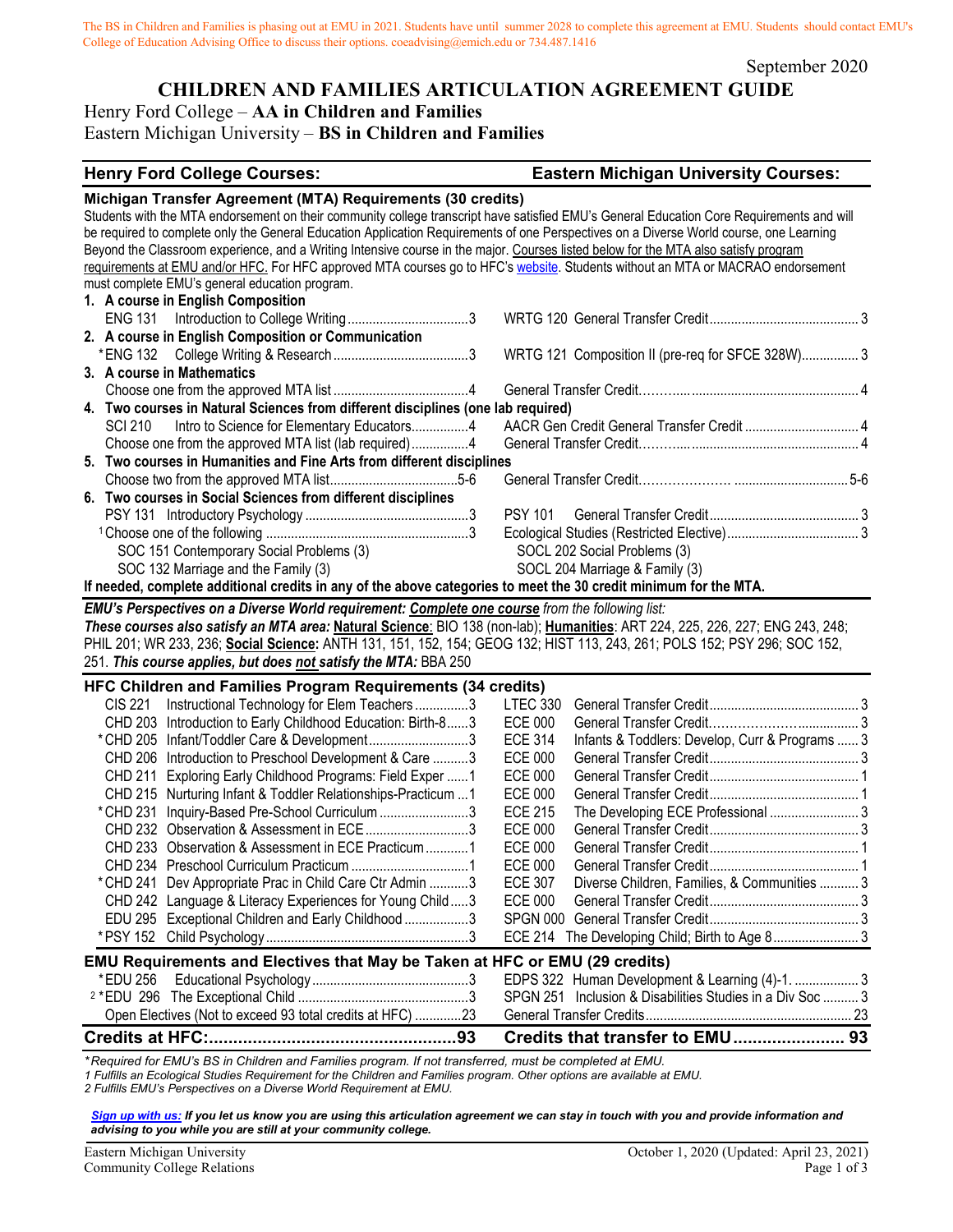# **CHILDREN AND FAMILIES ARTICULATION AGREEMENT GUIDE**

Henry Ford College – **AA in Children and Families** Eastern Michigan University – **BS in Children and Families**

#### **Completion of the BS in Children and Families at EMU**

# **Major Requirements (31 hours)**

#### **Required Courses (22 credits)**

| ECE 302 Child Centered Teaching & Learning3                      |  |
|------------------------------------------------------------------|--|
| ECE 303 Implementing the Curriculum - Practicum3                 |  |
| ECE 341 Assessment of the Young Child3                           |  |
| ECE 342 International Teaching in Content Areas3                 |  |
| ECE 343 Advocacy, Leadership, & Administration 3                 |  |
| ECE 451 Inclusive Classrooms in Early Childhood3                 |  |
| <sup>1</sup> ECE 488L4 Internship in Early Childhood Education 4 |  |

#### **Ecological Studies (6 credits)**

| <sup>2</sup> SFCE 328W Schools Diverse & Democratic Society 3 |                 |                                                         |
|---------------------------------------------------------------|-----------------|---------------------------------------------------------|
|                                                               |                 |                                                         |
|                                                               | <b>CHL 208</b>  | Multicultural Children's Literature (3)                 |
|                                                               | CTAR 222        | Drama and Play in Human Experience (3)                  |
|                                                               | <b>PSY 321</b>  | Child Psychology (3)                                    |
|                                                               | RDNG 220        | Instructional Uses of Trade Books (3)                   |
|                                                               | RDNG 300        | Early Literacy (3)                                      |
|                                                               | <b>RDNG 330</b> | Reading and the Diverse Learner (3)                     |
|                                                               | <b>SFCE 250</b> | EcoJustice Education: An Introduction (3)               |
|                                                               | <b>SOCL 202</b> | Social Problems (3)                                     |
|                                                               | <b>SOCL 204</b> | Marriage and Family (3)                                 |
|                                                               | SOCL 303        | Sociology of Childhood and Youth (3)                    |
|                                                               | <b>SOCL 450</b> | The Family (3)                                          |
|                                                               |                 | SPCI 350L2 Introduction to Cognitive Impairment (3)     |
|                                                               | SPGN 395        | Disabilities: School, Family, Community Interaction (3) |
|                                                               | SPLI 468        | Educ Children w/ Learning Disabilities (2)              |
|                                                               |                 | SWRK 200 Human Diversity and Social Justice (3)         |
|                                                               |                 | SWRK 222 Social Welfare Policies and Services (3)       |
|                                                               |                 | Other options with advisor approval                     |
|                                                               |                 | Note: SOCL courses should not be selected if a SOCL     |
|                                                               |                 | course transferred from HFC for this requirement.       |
|                                                               |                 |                                                         |

#### **University Elective (3 credits)**

| Choose any one course at EMU 100-level or higher to |
|-----------------------------------------------------|
| meet the 124 credit minimum and 30 credit minimum   |
|                                                     |

### **Sample Sequence for completing this program:**

*Courses may not be offered every semester.* 

*Schedule an appointment with the and advisor to develop a plan of study.*

#### **Fall Semester (12 credits)** ECE 302 F,W, pre-reqs: ECE 214, 215............................ 3

#### **Winter Semester (9 credits)**

| ECE 341    F,W,S, pre-regs: ECE 214, 215, 302, 303  3 |  |
|-------------------------------------------------------|--|
|                                                       |  |
|                                                       |  |

#### **Fall Semester (10 credits)**

| an Junivolu |                                                       | $\mathbf{u}$ |
|-------------|-------------------------------------------------------|--------------|
|             | ECE 451 F, W, pre-reqs: ECE 214, 215, 302, 303, 341 3 |              |
|             |                                                       |              |
|             |                                                       |              |